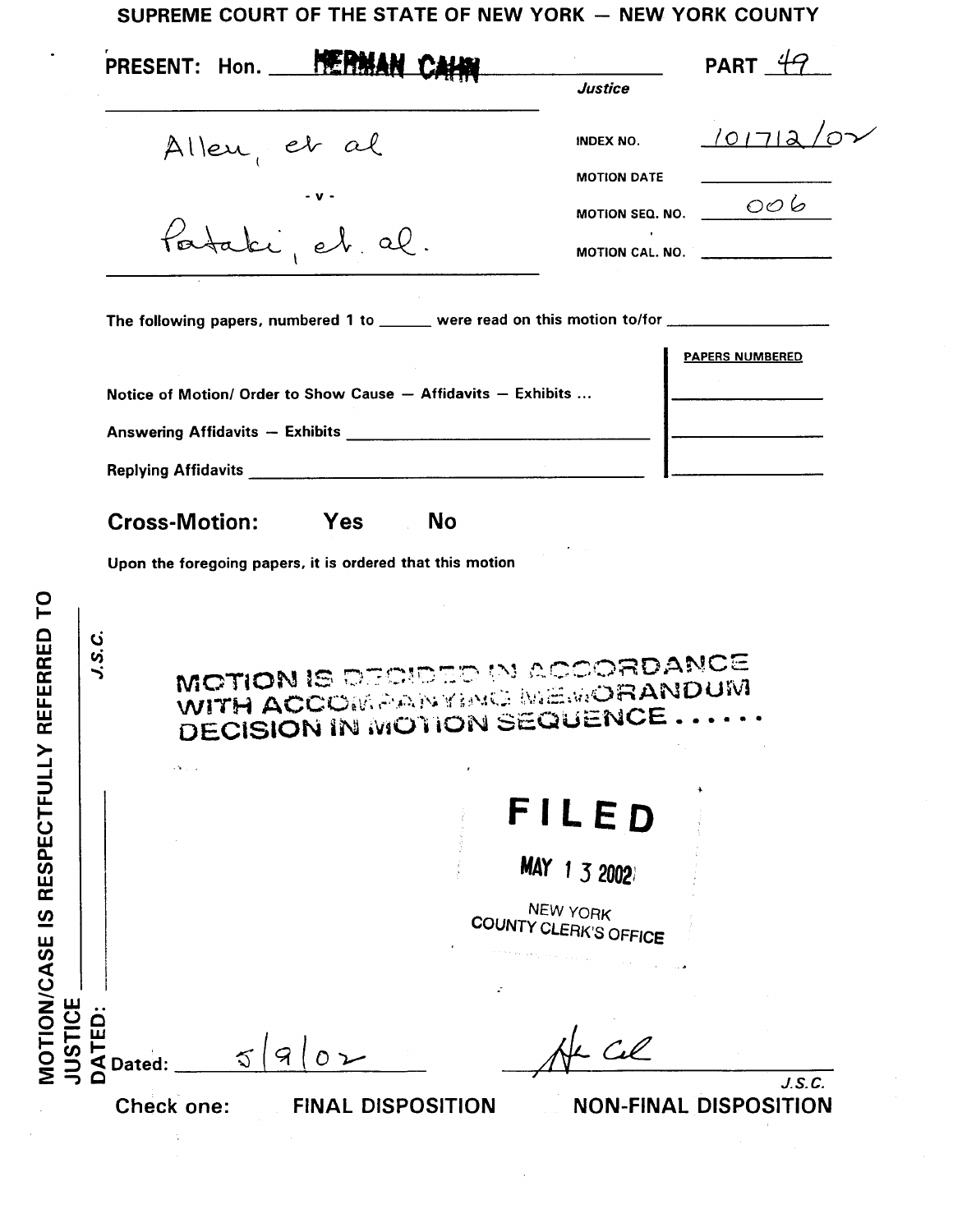-\_--\_-\_--- -x NOUNTY OF NEW YORK: PART 49 SUPREME COURT OF THE STATE OF NEW YORK

HAZEL PALMORE, JOHNNY W. VELEZ, JUDITH CRUZ, WILLINGS, WENTLE MULLINGS, MARY ADAMS, EUGENE A. BURNETT, SR., TILIN, IIMIELINIAN, JOSE ALVARADO, IRVIN MCMANUS, WAYNE HALL, SAMUEL PRIOLEAU, PEPIN, MARISEFA REYES, MARIA URENA, PELLERANO, RUSSELL VELAZQUEZ, GUILLERMO LINARES, ISABEL EVANGELISTA, MARTHA L. XICCHIC, LINOLE, RUBEN RANGEL, IRIS ILING BILEY, JERO FLATEAU, CHARLOTTE A. TAYLOR, MERVYN A. CAMPBELL, SARAH BROCKUS, PATRICIA MCDOW, LISA BEST, MALAVE-DILAN, JEANNETTE SANTOS, DONALD HOWARD T. ALLEN, ERIC RODRIGUEZ, MARTIN

Plaintiffs,

## -against-

the State of New York, MARTIN E. CONNOR, Minority Leader of the Senate of the State of New York, CHARLES NESBITT, Minority Leader of the State of New York, and CAROL BERMAN, NEIL W. KELLEHER, HELENA M. DONOHUE and EVELYN J. AQUILA, Commissioners of the New York State Board of Elections, GEORGE E. PATAKI, Governor of the State of New York, MARY 0. DONOHUE, Lt. Governor and President of the Senate of the State of New York, ELIOT SPITZER, Attorney General of the State of New York, JOSEPH L. BRUNO, President Pro Tempore and Majority Leader of the Senate of the State of New York, SHELDON SILVER, Speaker of the Assembly of

Defendants.

 $- - - - - - -$ 

## CAHN, J.:

signed into law by the Governor on April 24, 2002. $^1$ for the New York State Senate (the "Senate Plan"), which was This action challenges, inter alia, the redistricting plan

<sup>1</sup> No challenge is posed herein to the State Assembly redistricting plan which was enacted as part of the same statute.

Index No. 101712/02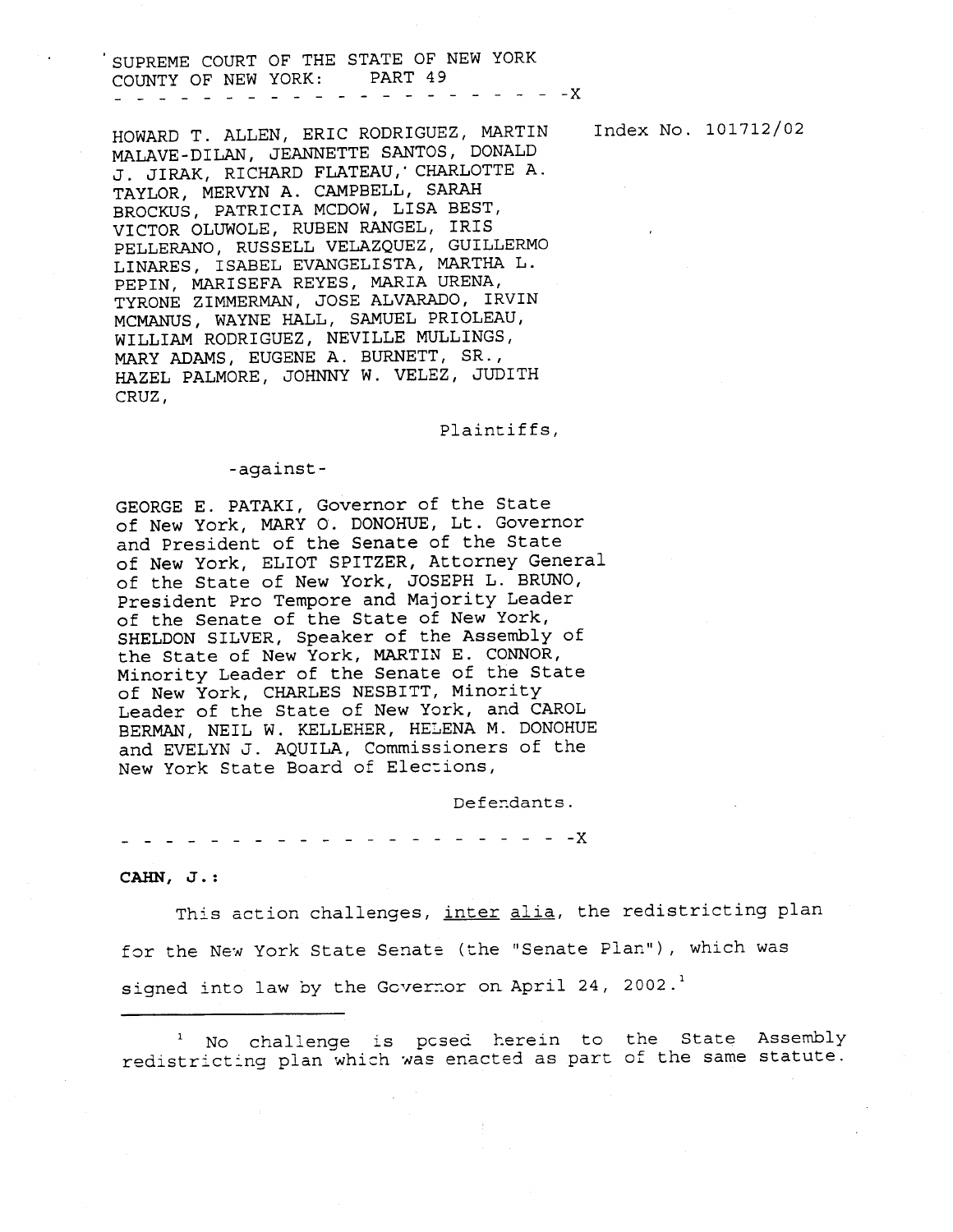Plaintiffs move for a preliminary injunction on their first cause of action under the Equal Protection Clause of the Fourteenth Amendment, to enjoin defendants from proceeding with the 2002 elections for the New York State Senate pursuant to the Senate Plan, and seek to compel the creation of an alternate, court-approved redistricting plan. The New York State Attorney General 'opposes the motion, joined by President Pro Tempore of the State Senate Joseph Bruno.

18,976,457 divided by 62, or 306,072 persons. 12 voting districts. Accordingly, the "ideal" population of each district for equal representation purposes would be 18,976,457, an increase of 5.5% over 1990. In response to the Census, the New York State Legislature enacted, on April 10, 2002, a reapportionment plan for the State Senate which created Pursuant to the 2000 Census, New York State's population is

disfavors downstate districts by overpopulating them. iniformly favors upstate districts by underpopulating them and According to plaintiffs, the districts range in size from 290,925 to 320,851. The Amended Complaint alleges that the deviation between the smallest and largest districts is 9.78% of the ideal population, and that the average deviation from the ideal is 2.22%. Plaintiffs contend that this degree of deviation is so great that it could not have resulted from an honest, good faith effort to achieve population equality between districts. In particular, plaintiffs allege a geographic bias which

Suffolk counties, and includes Rockland County and part of Orange County. Plairtiffs' definition of "downstate" excludes Nassau and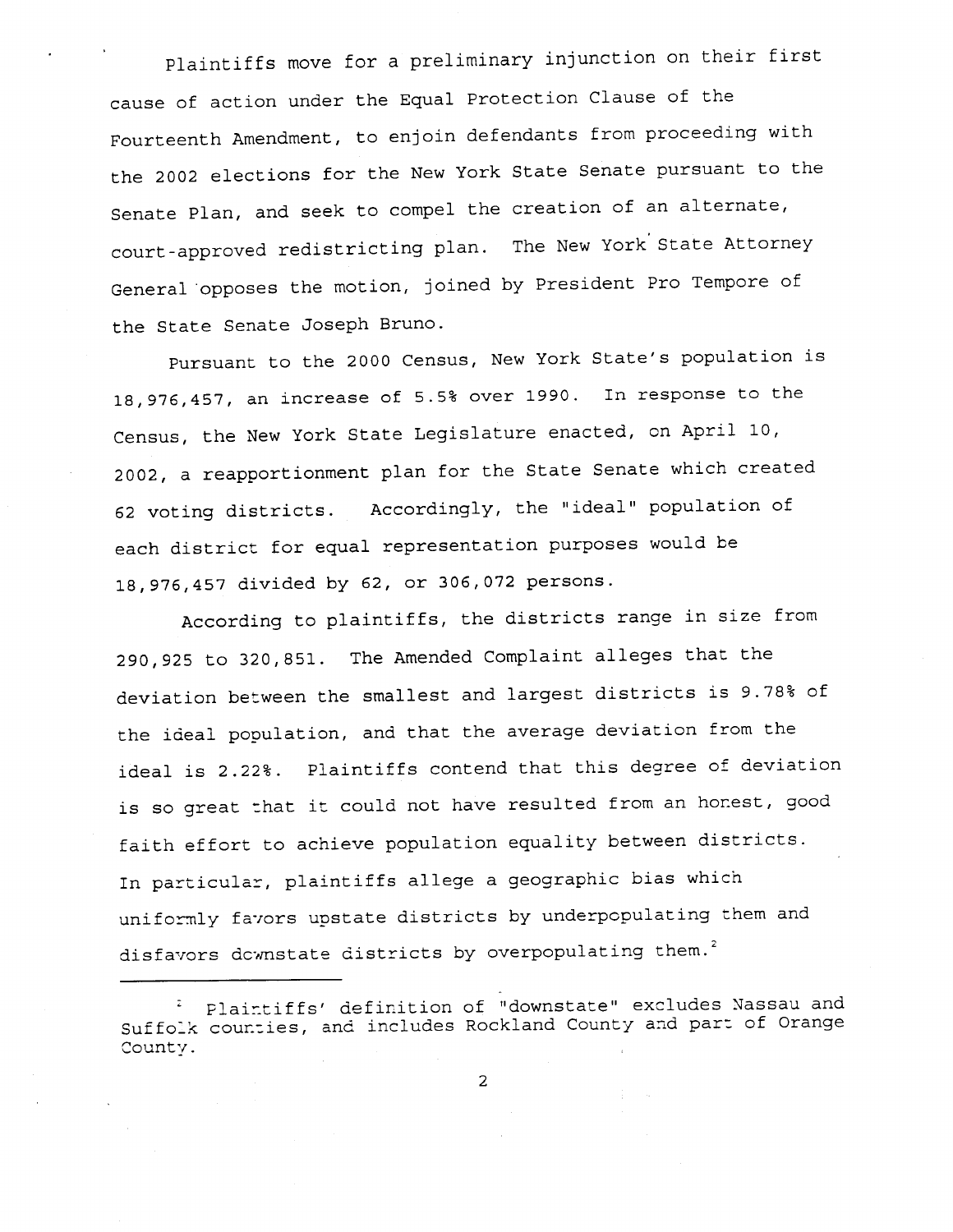.90% in 1992. .12% in 1972, .83% in 1982, and deviations of Plaintiffs also note that the disparities in district size under past Senate plans were not as great, with total deviations of 1.83% in 1972, 5.30% in 1982 and 4.29% in 1992, and average

I

that judicial interference into the state electoral process woul necessarily create, the court finds that neither injunctive relief nor an expedited trial of this matter is warranted. <u>Morris v Port Auth. of New York and New Jersey</u>, 290 AD2d 22 [1st Dept 2002]). Given the great deference to which districting legislation is entitled, and the disruption of the status quo Condominium v Alden, 178 AD2d 121, 122 [1st Dept 1991]; <u>see</u> on the merits" (<u>Residential Bd. Of Mgrs. of the Columbi</u>a preliminary injunction is a provisional remedy . . . [i]ts function is not to determine the ultimate rights of the parties, but to maintain the status quo until there can be a full hearing <u>Grant Co. v Srogi</u>, 52 NY2d 496 [1981]). Furthermore, "[a] <u>Coalition of Housing Dev.</u>, 230 AD2d 622 [1st Dept 1996]; <u>W.T</u> 2001]; <u>East 13th St.Homesteader' Coalition v Lower East Sid</u> Dept 1998]; <u>see, Koultukis v Phillips</u>, 285 AD2d 433 [1st Dept <u>Emergency Transporters of New York v Hammons</u>, 249 AD2d 124 [1st balancing of the equities in its favor" (<u>Application of Non-</u> The motion for preliminary relief is denied. "The drastic remedy of a preliminary injunction is appropriate only where the moving party has established a likelihood of success on the merits, irreparable injury in its absence of such relief and a

claims, it must nevertheless be noted that "[a] strong First, without adjudicating the merits of plaintiffs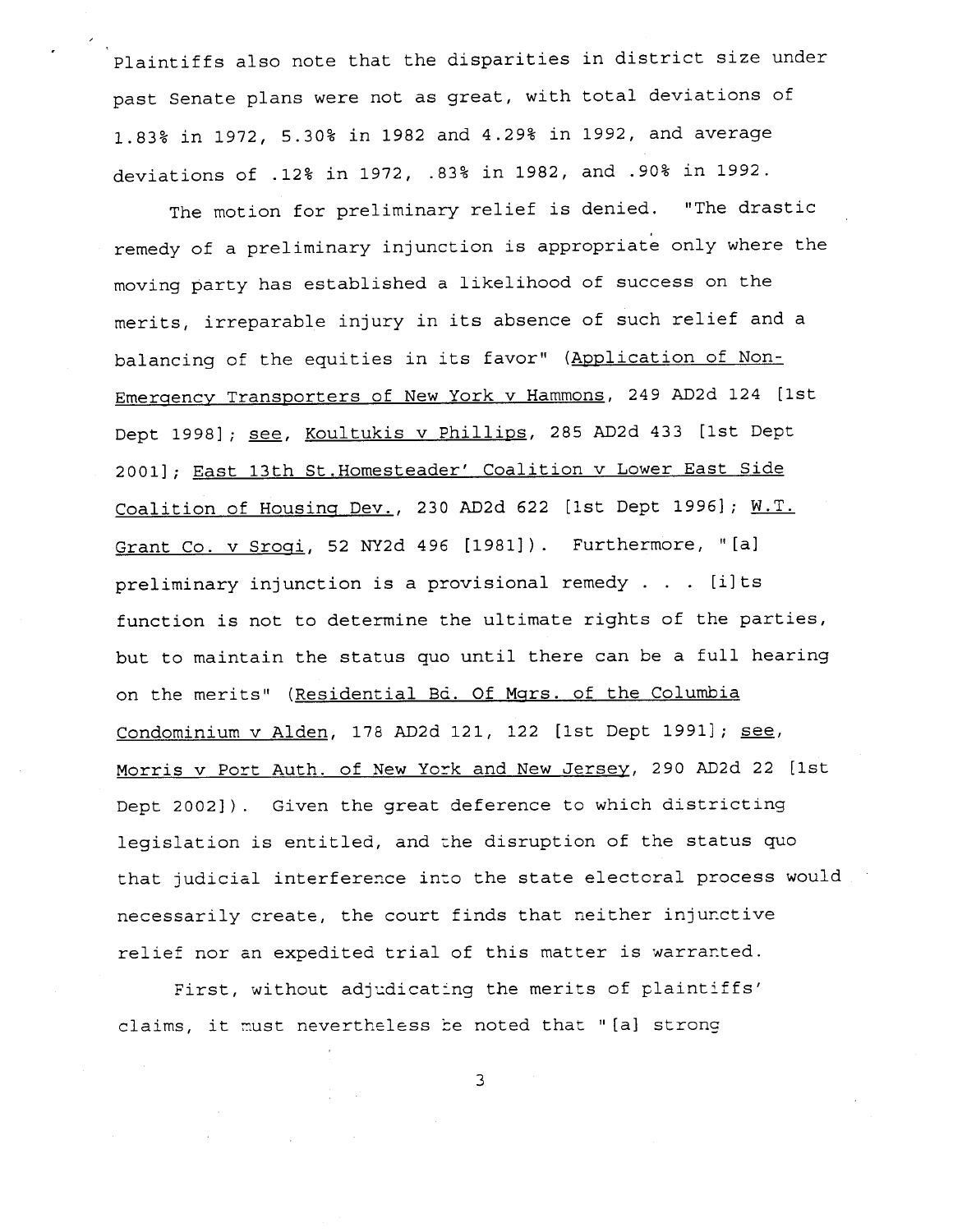representatives of the people, in this regard" (<u>Id.</u> at 79). In view of these standards, to demonstrate a likelihood of success on the merits plaintiffs must establish "beyond reasonable doubt" that the Senate Plan is unconstitutional. Legislature . . . [i]t is not the role of [any court] to secondguess the determinations of the Legislature, the elective "[blalancing the myriad requirements imposed by both the State and the Federal Constitution is a function entrusted to the reconciliation has been found impossible" (Id.)(internal quotations and citations omitted). Furthermore, because court "may upset the balance struck by the Legislature and declare the plan unconstitutional only when it can be shown beyond reasonable doubt that it conflicts with the fundamental law, and that until every reasonable mode of reconciliation of the statute with the Constitution has been resorted to, and olan" (<u>Matter of Wolpoff v Cuomo</u>, 80 NY2d 70, 78 [1992]). A presumption of constitutionality attaches to [al redistricting

412 US 755 [1973]); <u>Fund for Accurate & Informed Representation v</u> 835 [1983]; <u>Conner v Finch</u>, 431 US 407 [1997]; <u>White v Regester</u> <u>Voinovich v Quilter</u>, 507 US 146 [1993]; <u>Brown v Thompson</u>, 462 U reapportionment plan <u>prima</u> facie constitutional (see, e.g., standard, but upon whether a lesser standard of stating a <u>prim</u>a facie case has been met. Defendants note, and plaintiffs agree, that at least as a general matter, under federal law a total population variance of less than ten percent renders a state Significantly, the debate between the parties on this issue has centered not upon whether plaintiffs have met that high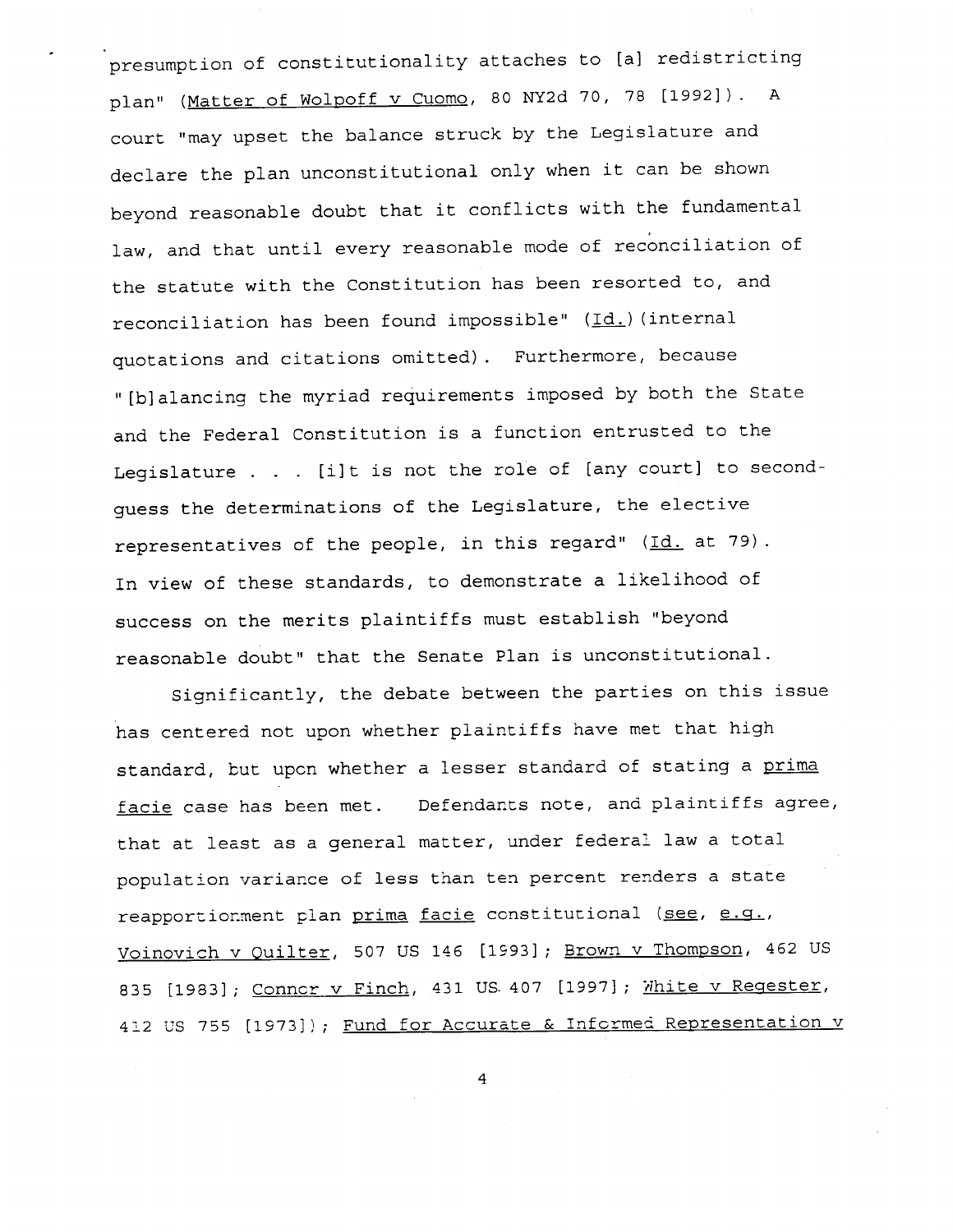high 9.78% total deviation, the higher than usual mean deviations, alleged Census undercounting and defendants' bad faith -- should permit an exception to the rule, these arguments fall short of convincing the court that the matter is beyond reasonable doubt. 1017 [1992]). While plaintiffs argue that the ten percent rul is not absolute, and that a variety factors -- the relatively Weprin, 796 F Supp 662 [NDNY] [three-judge panel] [finding that 1992 New York State Assembly plan with total population deviation of 9.43% was constitutional under ten percent rule], affd 506 US

reaching power . . . [c]aution is especially necessary because if extraordinary remedy involving the exercise of a very farpreliminary injunction enjoining" electoral processes "is an 932 F Supp 462, 465-66, 68 [EDNY 1996][three-judge panel]["a mechanics and complexities of state election laws . . . [the court should] avoid a disruption of the election process which might result from requiring precipitate changes"]) Diaz v Silver, <u>Reynolds v Sims</u>, 377 US 533, 585 [1964]["[i]n awarding or withholding immediate relief, a court is entitled to and should consider the proximity cf a forthcoming election and the outweigh the potential benefits of injunctive relief (<u>see</u>, from delaying an electicn, and the prejudice and confusion to voters, candidates and election officials has been found to The courts have been especially reluctant to find irreparable harm, and to intervene in the state electoral process, in cases such **as** this where the constitutional violation is not manifestly clear. Rather, the harm to the public interest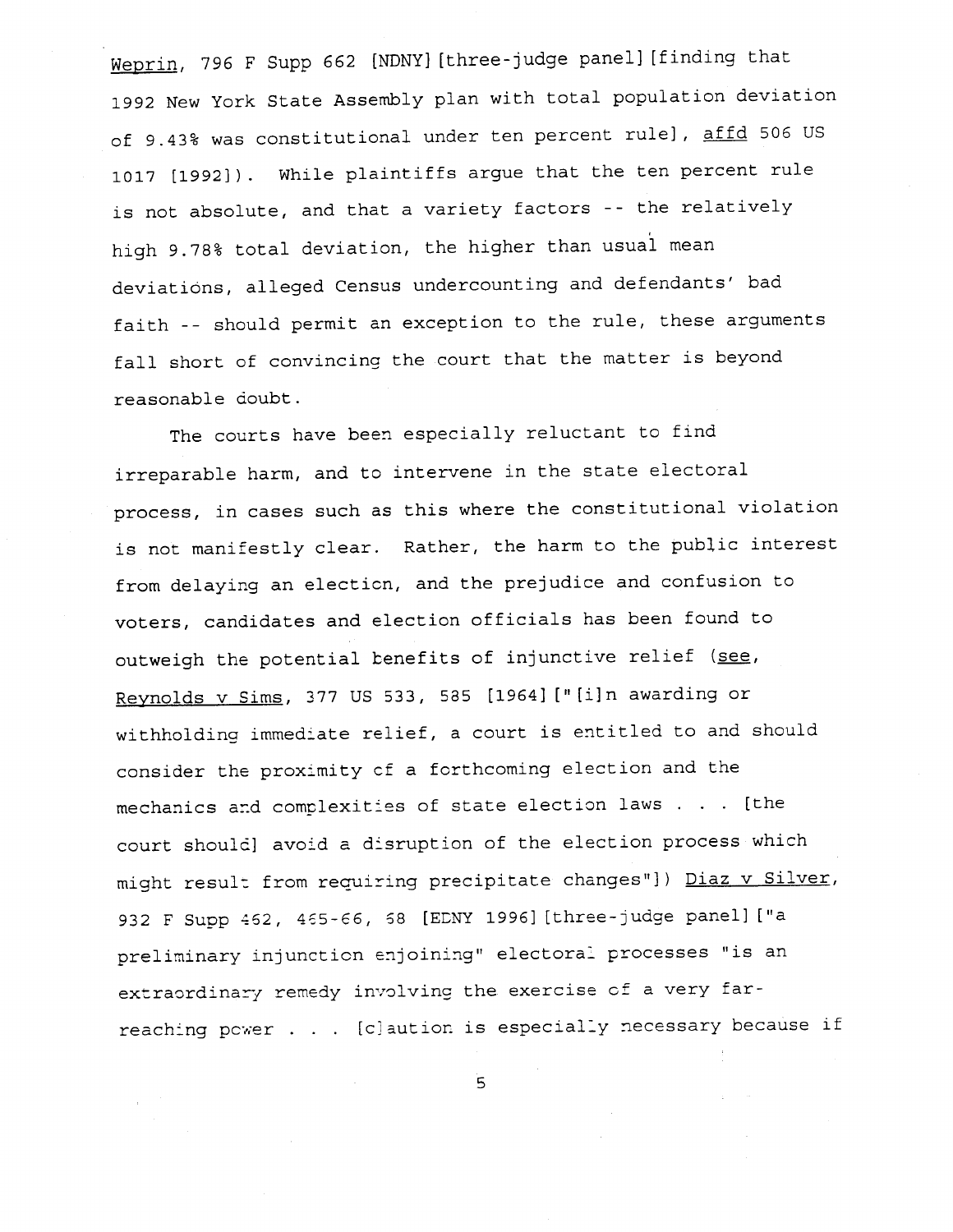<u>part as moot</u>, 502 US 954 [1991]). merit a preliminary injunction"], <u>aff'd in part and vacated in</u> established Voting Rights Act violation does not in and of itself [SD Miss 1991][three-judge panel]["where, as here, the possibility of corrective relief at a later date exists, even an Supp 1347 [MD Ala 1986]; <u>Watkins v Magus</u>, 771 F Supp 789, 801-0 US 1055 and 396 US 1064 [1970]; <u>Dillard v Crenshaw County</u>, 640 subject to later corrective action (<u>see, Whitcomb v Chavis</u>, 396 date"]). Indeed, even where the districting plan has been four to be infirm, the courts have permitted elections to go forward New York 1988 WL 68721 [EDNY 1988|three-judge panel][citing "the public interest in maintaining an orderly system of registration and in holding a primary election on a regularly scheduled preliminary injunction"]; <u>Ashe v Bd. Of Elections of the City o</u> a state's election process . . . the harm to the public . . . outweighs the likely benefit to the plaintiffs of granting a an injunction is granted . . . [the] court would be interrupting

\_

'action [sh]culd be subjected to the normal litigation procedures any of the claims cannct be resolved as a matter of law, the consideration of the various claims. Rather, to the extent that public interest would not be served by a hasty and precipitous with plaintiffs and intervencrs' Voting Rights Acts claims), the constitutionality of the redistricting statute, the importanc and complexity cf the issues raised (especially in connection this action, in advance of the next election cycle, would be the most prudent course of action. Given the presumed Nor does it appear that pursuing an expedited resolution of